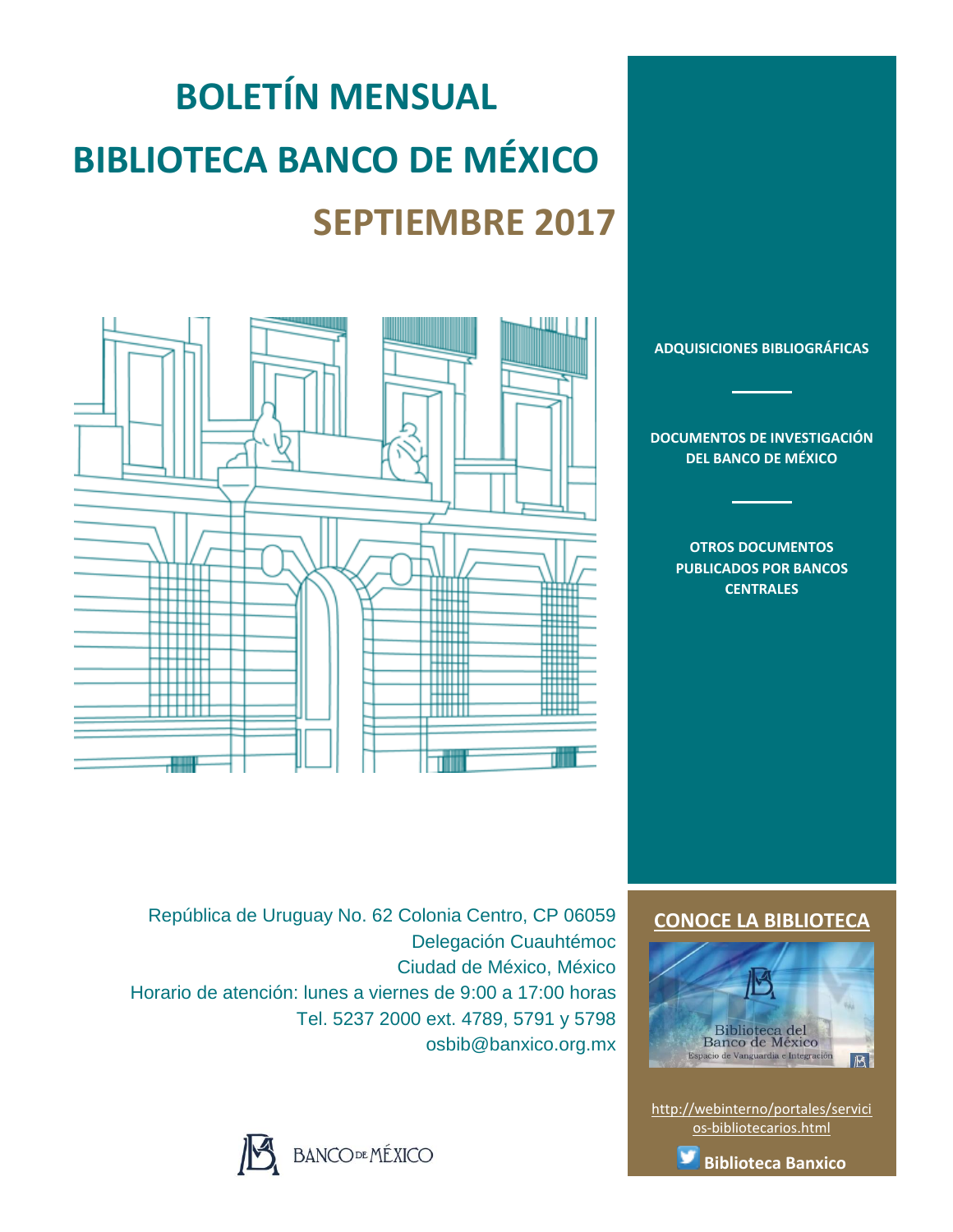<span id="page-1-0"></span>

| <b>ADQUISICIONES BIBLIOGRÁFICAS</b>    |                                          |                                          |
|----------------------------------------|------------------------------------------|------------------------------------------|
| <b>ECONOMÍA Y FINANZAS</b>             |                                          |                                          |
| Economic growth : a unified            | The Global financial crisis and its      |                                          |
| approach                               | aftermath: hidden factors in the         |                                          |
| 2017                                   | meltdown                                 |                                          |
| La Grandville, Olivier de              | 2016                                     |                                          |
|                                        | Malliaris, A. G.                         |                                          |
| Central bank regulation and the        | Anti-corruption strategies in fragile    |                                          |
| financial crisis : a comparative       | states : theory and practice in aid      |                                          |
| analysis                               | agencies                                 |                                          |
| 2016                                   | 2016                                     |                                          |
| Han, Miao                              | Johnsøn, Jesper                          | <b>ADQUISICIONES BIBLIOGRÁFICAS</b>      |
| The guidance of an enterprise          |                                          |                                          |
|                                        | Managing risk and uncertainty : a        |                                          |
| economy<br>2016                        | strategic approach                       |                                          |
| Shubik, Martin                         | 2015<br>Friberg, Richard                 | <b>DOCUMENTOS DE INVESTIGACIÓN</b>       |
|                                        |                                          | <b>DEL BANCO DE MÉXICO</b>               |
| <b>MATEMATICA Y ESTADÍSTICA</b>        |                                          |                                          |
| Persistent stochastic shocks in a new  | Data visualisation : a handbook for data |                                          |
| Keynesian model with uncertainty       | driven design<br>2016                    | <b>OTROS DOCUMENTOS</b>                  |
| 2017<br>Kranz, Tobias                  | Kirk, Andy                               | <b>PUBLICADOS POR BANCOS</b>             |
|                                        |                                          | <b>CENTRALES</b>                         |
| Introduction to time series and        |                                          |                                          |
| forecasting                            |                                          |                                          |
| 2016                                   |                                          |                                          |
| Peter J. Brockwell<br>Richard A. Davis |                                          |                                          |
|                                        |                                          |                                          |
| <b>SOFTWARE</b>                        |                                          |                                          |
| <b>Deep learning</b>                   |                                          |                                          |
| 2017                                   |                                          |                                          |
| Goodfellow, Ian                        |                                          |                                          |
|                                        |                                          |                                          |
|                                        |                                          |                                          |
|                                        |                                          |                                          |
|                                        |                                          | <b>CONOCE LA BIBLIOTECA</b>              |
|                                        |                                          |                                          |
|                                        |                                          |                                          |
|                                        |                                          |                                          |
|                                        | <b>CONSULTA EL CATÁLOGO DE LA</b>        | Biblioteca del<br>Banco de México        |
|                                        | <b>BIBLIOTECA</b>                        | Espacio de Vanguardia e Integración<br>B |
|                                        |                                          |                                          |
|                                        |                                          | http://webinterno/portales/servici       |
|                                        |                                          | os-bibliotecarios.html                   |
|                                        |                                          | <b>Biblioteca Banxico</b>                |
|                                        |                                          |                                          |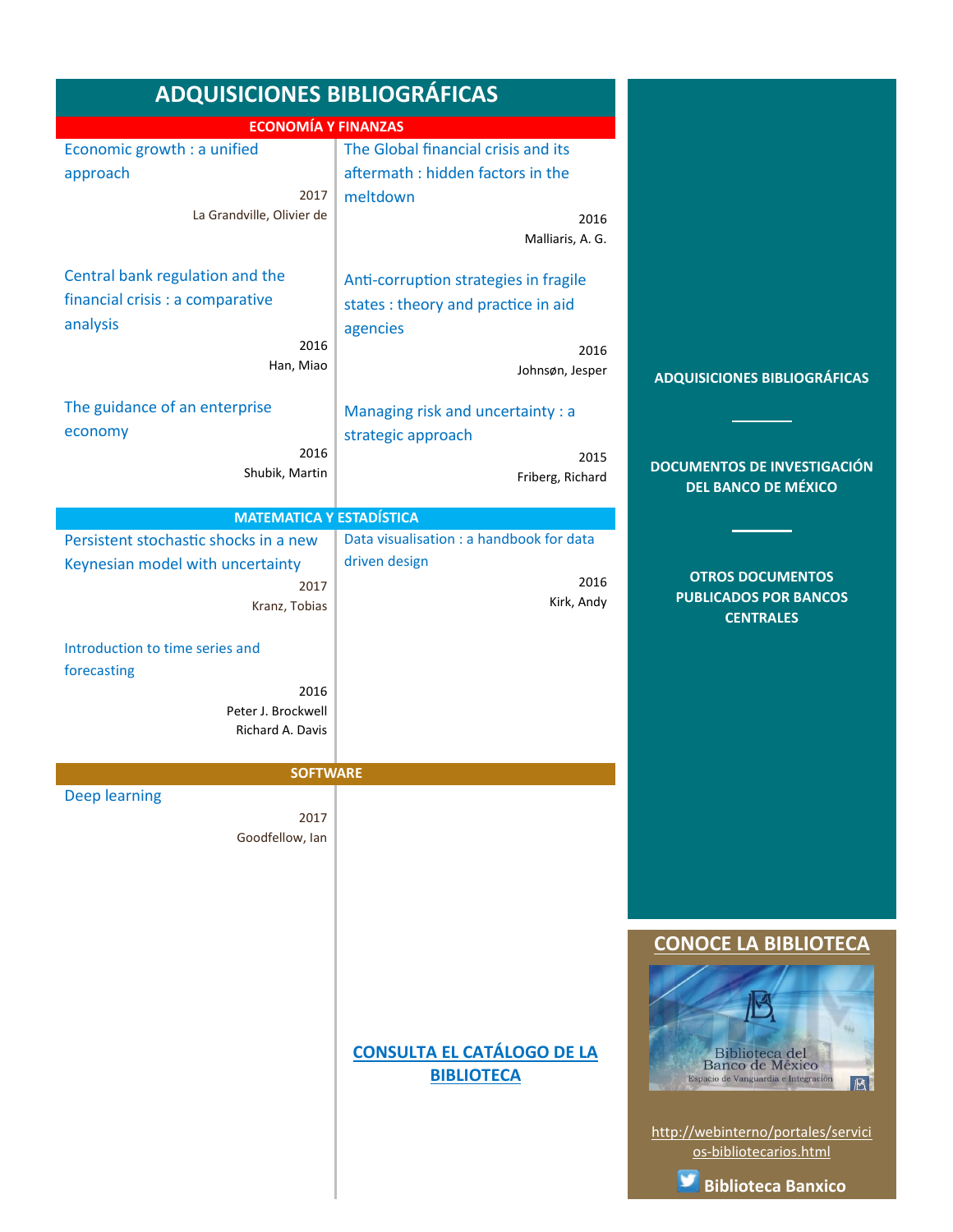<span id="page-2-0"></span>

| <b>DOCUMENTOS DE INVESTIGACIÓN DEL BANCO DE</b>                                                                                                                |                                                             |                                                                                                                                                                                 |
|----------------------------------------------------------------------------------------------------------------------------------------------------------------|-------------------------------------------------------------|---------------------------------------------------------------------------------------------------------------------------------------------------------------------------------|
| <b>MÉXICO</b>                                                                                                                                                  |                                                             |                                                                                                                                                                                 |
| <b>Bank credit allocation and sectorial</b><br>concentration in Mexico: some<br>empirical evidence<br>2017-14<br>Manuel Ramos-Francia<br>Santiago García-Verdú |                                                             | ADQUISICIONES BIBLIOGRÁFICAS<br><b>DOCUMENTOS DE INVESTIGACIÓN</b><br><b>DEL BANCO DE MÉXICO</b><br><b>OTROS DOCUMENTOS</b><br><b>PUBLICADOS POR BANCOS</b><br><b>CENTRALES</b> |
|                                                                                                                                                                | <b>VER DOCUMENTOS DE</b><br><b>INVESTIGACIÓN ANTERIORES</b> | <b>CONOCE LA BIBLIOTECA</b><br>Biblioteca del<br>Banco de México<br>Espacio de Vanguardia e Integración<br>B<br>http://webinterno/portales/servici<br>os-bibliotecarios.html    |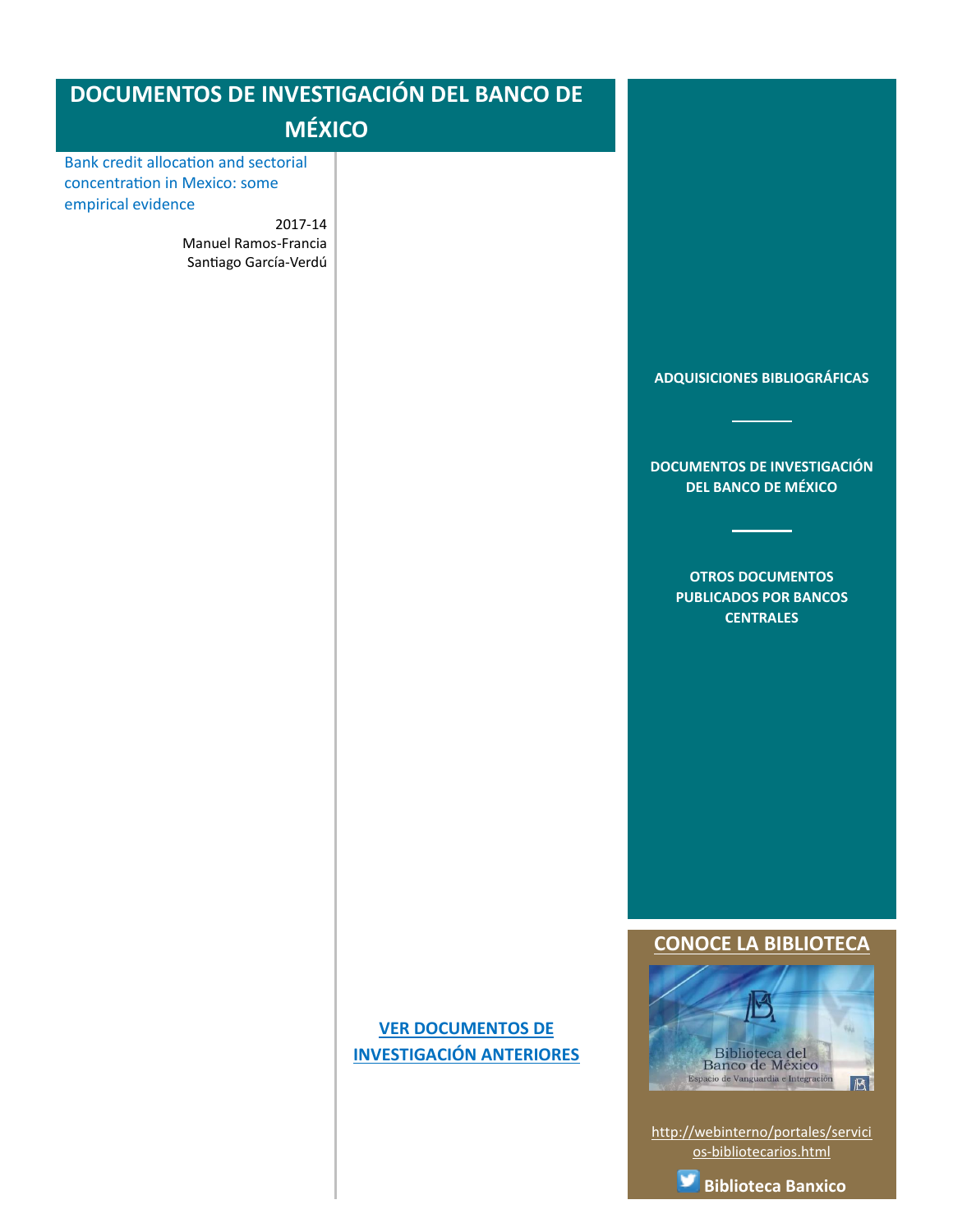# <span id="page-3-0"></span>**OTROS DOCUMENTOS PUBLICADOS POR BANCOS**

# **CENTRALES**

| Foreign currency debt and fixed<br>exchange rate regimes: the<br>importance of implicit guarantees<br>against currency devaluations<br>Marcio M. Janot<br>Márcio G. P. Garcia  | Household credit and local economic<br>uncertainty<br>Marco DiMaggio<br>Amir Kermani<br>Rodney Ramcharan<br>Edison Yu                                                                 |                                                                                                                     |
|--------------------------------------------------------------------------------------------------------------------------------------------------------------------------------|---------------------------------------------------------------------------------------------------------------------------------------------------------------------------------------|---------------------------------------------------------------------------------------------------------------------|
| Why should the world care? Analysis,<br>mechanisms and spillovers of the<br>destination based border adjusted<br>tax<br>Ursel Baumann<br>Alistair Dieppe<br>Allan Gloe Dizioli | Two big distortions: bank incentives<br>for debt financing<br>Jesse Groenewegen<br><b>Peter Wierts</b>                                                                                | <b>ADQUISICIONES BIBLIOGRÁFICAS</b>                                                                                 |
| How to predict financial stress? An<br>assessment of Markov switching<br>models<br><b>Thibaut Duprey</b><br>Benjamin Klaus                                                     | A new database for financial crises in<br><b>European countries</b><br>Anne Koban<br>Tuomas A. Peltonen<br>Marisa Basten                                                              | <b>DOCUMENTOS DE INVESTIGACIÓN</b><br><b>DEL BANCO DE MÉXICO</b>                                                    |
| Misallocation costs of digging deeper<br>into the central bank toolkit<br>Robert Kurtzman<br>David Zeke                                                                        | Credit market quality, innovation and<br>trade<br>Cristina Terra<br><b>Enrico Vasconcelos</b>                                                                                         | <b>OTROS DOCUMENTOS</b><br><b>PUBLICADOS POR BANCOS</b><br><b>CENTRALES</b>                                         |
| <b>Exporting and frictions in input</b><br>markets: evidence from Chinese data<br>Maria D. Tito<br><b>Ruoying Wang</b>                                                         | Why did the BOJ not achieve the 2<br>percent inflation target with a time<br>horizon of about two years? --<br>Examination by time series analysis<br>Takuji Kawamoto<br>Moe Nakahama |                                                                                                                     |
| The political economy of fiscal<br>transparency and independent fiscal<br>councils<br>Roel Beetsma<br>Xavier Debrun<br>Randolph Sloof                                          | Monetary policy implementation in a<br>negative rate environment<br><b>Michael Boutros</b><br>Jonathan Witmer                                                                         | <b>CONOCE LA BIBLIOTECA</b>                                                                                         |
| Downward nominal wage rigidity in<br>Canada: evidence against a greasing<br>effect<br>Joel Wagner                                                                              | Between hawks and doves:<br>measuring central bank<br>communication<br><b>Ellen Tobback</b><br>Stefano Nardelli<br>David Martens                                                      | Biblioteca del<br>Banco de México<br>Espacio de Vanguardia e Integración<br>B<br>http://webinterno/portales/servici |

v **[Biblioteca Banxico](http://twitter.com/bibliobanxico)**

[os-bibliotecarios.html](http://webinterno/portales/servicios-bibliotecarios.html)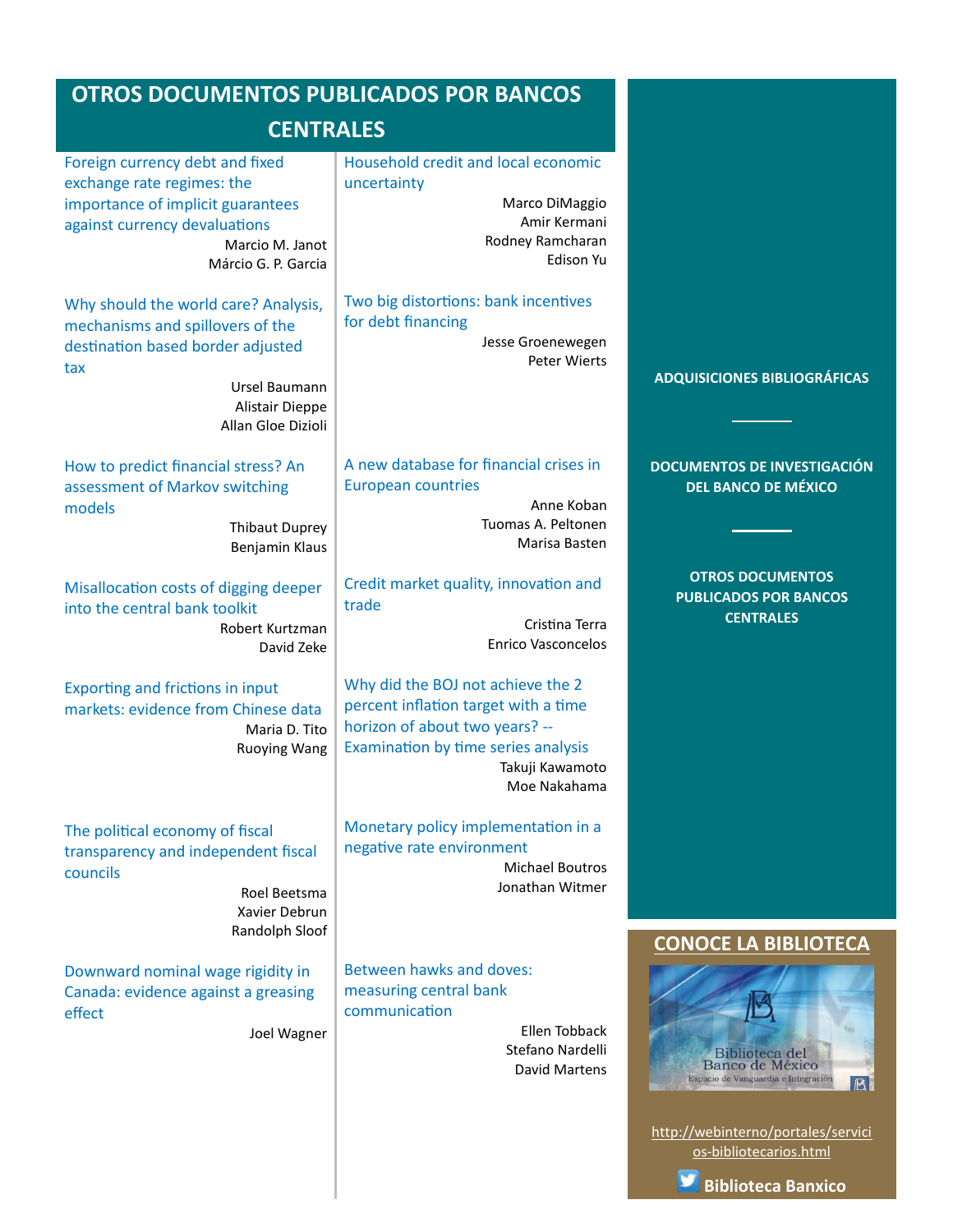**ECONOMÍA Y FINANZAS**

<span id="page-4-0"></span>

Economic growth : a unified approach

La Grandville, Olivier de Cambridge University, 2017 **Clasificación: 338.9001 L111 2017**

#### Resumen:

In the second edition of this user-friendly book, Olivier de La Grandville provides graduate students and academic researchers with a clear and original introduction to the theory of economic growth, its mechanisms and its challenges. The book has been fully updated to incorporate several important new results and proofs since the first edition, and offers a new solution to the fundamental question: how much should a nation save and invest? In addition to a progressive treatment of dynamic optimization, readers will find intuitive derivations of all central equations of the calculus of variations and of optimal control theory. Contrary to dire contemporary predictions, de La Grandville shows that the optimal savings rule not only corresponds to the maximization of future welfare flows for society, but also maximizes the value of society's activity, as well as the total remuneration of labor. Offers a clear and appealing introduction to the theory of economic growth. All mathematical treatments, including dynamic optimization are carefully introduced and explained. End-of-chapter exercises allow readers to monitor their understanding of the material.



Central bank regulation and the financial crisis : a comparative analysis Han, Miao Palgrave Macmillan, 2016 **Clasificación: 332.11 H233**

[Solicítalo aquí](mailto:osbib@banxico.org.mx?subject=+Solicito%20el%20siguiente%20material&body=Solicito%20en%20préstamo%20el%20siguiente%20título%20%22Central%20bank%20regulation%20and%20the%20financial%20crisis%22%20con%20clasificación%20332.11%20H233)

[Solicítalo aquí](mailto:osbib@banxico.org.mx?subject=+Solicito%20el%20siguiente%20material&body=Solicito%20en%20préstamo%20el%20siguiente%20título%20%22Economic%20growth%20:%20a%20unified%20approach%22%20con%20clasificación%20338.9001%20L111%202017)

#### Resumen:

The respective legal frameworks that control central banks are shaped by whether they are market oriented or government controlled. However such stark distinction between these two categories has been challenged in view of the varying styles of crisis management demonstrated by different central banks during the crisis. This book uses comparative analysis to investigate how the global financial crisis challenged the role played by central banks in maintaining financial stability. Focusing on four central banks including the US Federal Reserve System, the Bank of England, the Bank of Japan and the People's Bank of China, it illustrates the similarities between the banks prior to the crisis, and their similar policy responses in the wake of the crisis. It demonstrates how each operated with varying levels of independence while performing very differently and facing different tasks. The book identifies some central explanatory variables for this behavior, addressing the mismatch of similar risk management solutions and varying outcomes.

#### **[ADQUISICIONES BIBLIOGRÁFICAS](#page-1-0)**

**[DOCUMENTOS DE INVESTIGACIÓN](#page-2-0)  [DEL BANCO DE MÉXICO](#page-2-0)**

> **[OTROS DOCUMENTOS](#page-3-0)  [PUBLICADOS POR BANCOS](#page-3-0)  [CENTRALES](#page-3-0)**

#### **[CONOCE LA BIBLIOTECA](http://webinterno/portales/servicios-bibliotecarios.html)**



[http://webinterno/portales/servici](http://webinterno/portales/servicios-bibliotecarios.html) [os-bibliotecarios.html](http://webinterno/portales/servicios-bibliotecarios.html)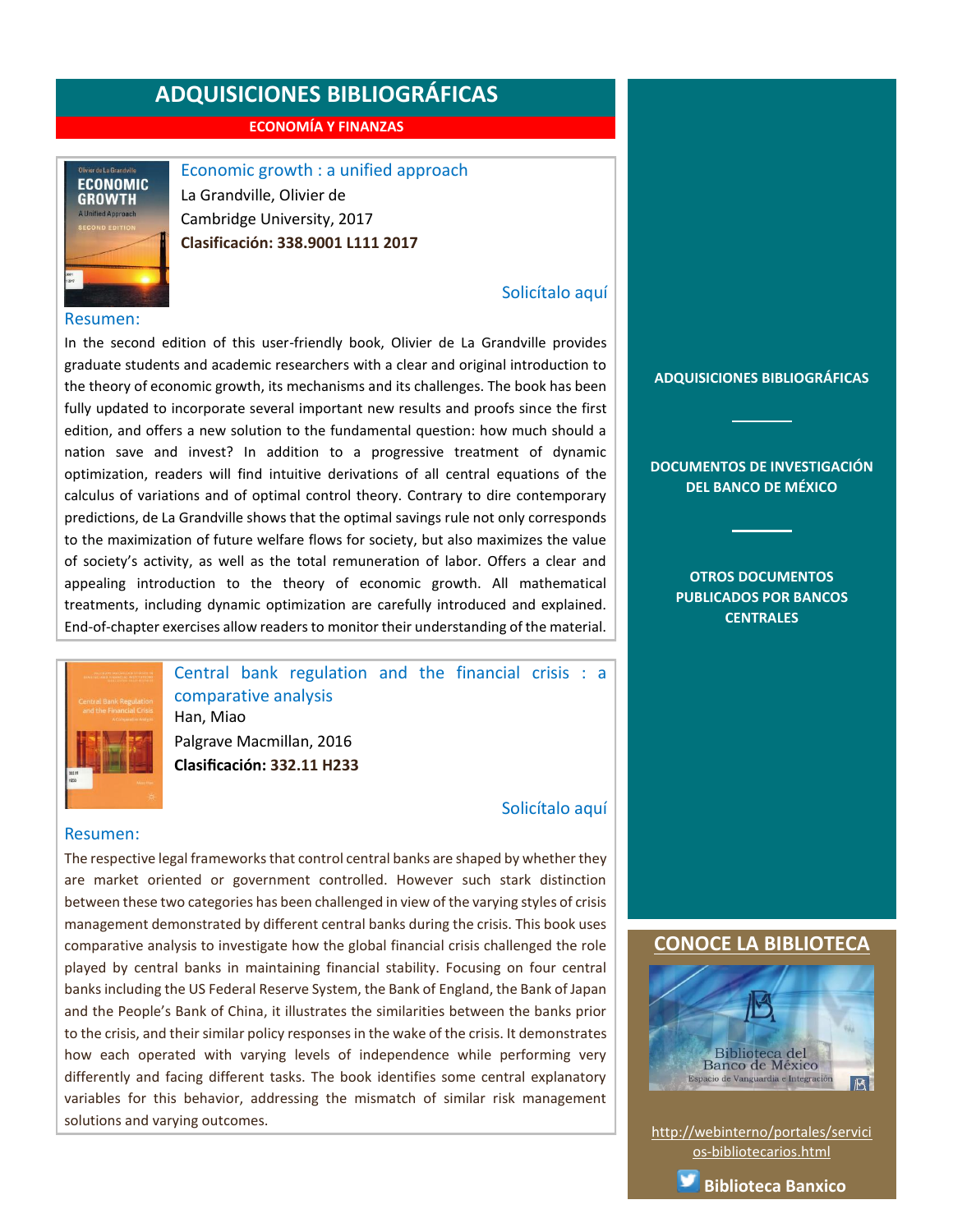**ECONOMÍA Y FINANZAS**

<span id="page-5-0"></span>

The guidance of an enterprise economy Shubik, Martin MIT, 2016 **Clasificación: 330.015195 S562**

#### [Solicítalo aquí](mailto:osbib@banxico.org.mx?subject=+Solicito%20el%20siguiente%20material&body=Solicito%20en%20préstamo%20el%20siguiente%20título%20%22The%20guidance%20of%20an%20enterprise%20economy%22%20con%20clasificación%20330.015195%20S562)

#### Resumen:

This book offers a rigorous study of control, guidance, and coordination problems of an enterprise economy, with attention to the roles of money and financial institutions. The approach is distinctive in drawing on game theory, methods of physics and experimental gaming, and, more generally, a broader evolutionary perspective from the biological and behavioral sciences. The proposed theory unites Walrasian general equilibrium with macroeconomic dynamics and Schumpeterian innovation utilizing strategic market games. Problems concerning the meaning of rational economic behavior and the concept of solution are noted. The authors argue that process models of the economy can be built that are consistent with the general equilibrium system but become progressively more complex as new functions are added. Explicit embedding of the economy within the framework of government and society provides a natural, both formal and informal, control system. The authors describe how to build and analyze multistate models with simple assumptions about behavior, and develop a general modeling methodology for the construction of models as playable games.

The global financial crisis and its aftermath : hidden factors in the meltdown Malliaris, A. G. Oxford University, 2016

**Clasificación: 330.90511 G5614**

[Solicítalo aquí](mailto:osbib@banxico.org.mx?subject=+Solicito%20el%20siguiente%20material&body=Solicito%20en%20préstamo%20el%20siguiente%20título%20%22The%20global%20financial%20crisis%20and%20its%20aftermath%22%20con%20clasificación%20330.90511%20G5614)

#### Resumen:

In The Global Financial Crisis, contributors argue that the complexity of the Global Financial Crisis challenges researchers to offer more comprehensive explanations by extending the scope and range of their traditional investigations. To achieve this, the volume views the financial crisis simultaneously through three different lenses-- economic, psychological, and social values. Contributors offer a constructive methodology suitable for exploring financial crises. They recognize how current economic analysis did not prepare academic economists, business economists, traders, and regulators to anticipate economic and financial crises. So, they search more extensively within the broader discipline of economics for ideas related to crises but neglected perhaps because they were not mathematically rigorous. They affirm that the complexity of financial crises necessitates complementary research. Thus, to put the focal purpose of this book differently, they explore the Global Financial Crisis from three interconnected frameworks: the standards of orthodox economic analysis, Minskyan economics, and the role of ideas and values in economics.

#### **[ADQUISICIONES BIBLIOGRÁFICAS](#page-1-0)**

**[DOCUMENTOS DE INVESTIGACIÓN](#page-2-0)  [DEL BANCO DE MÉXICO](#page-2-0)**

> **[OTROS DOCUMENTOS](#page-3-0)  [PUBLICADOS POR BANCOS](#page-3-0)  [CENTRALES](#page-3-0)**

#### **[CONOCE LA BIBLIOTECA](http://webinterno/portales/servicios-bibliotecarios.html)**



[http://webinterno/portales/servici](http://webinterno/portales/servicios-bibliotecarios.html) [os-bibliotecarios.html](http://webinterno/portales/servicios-bibliotecarios.html)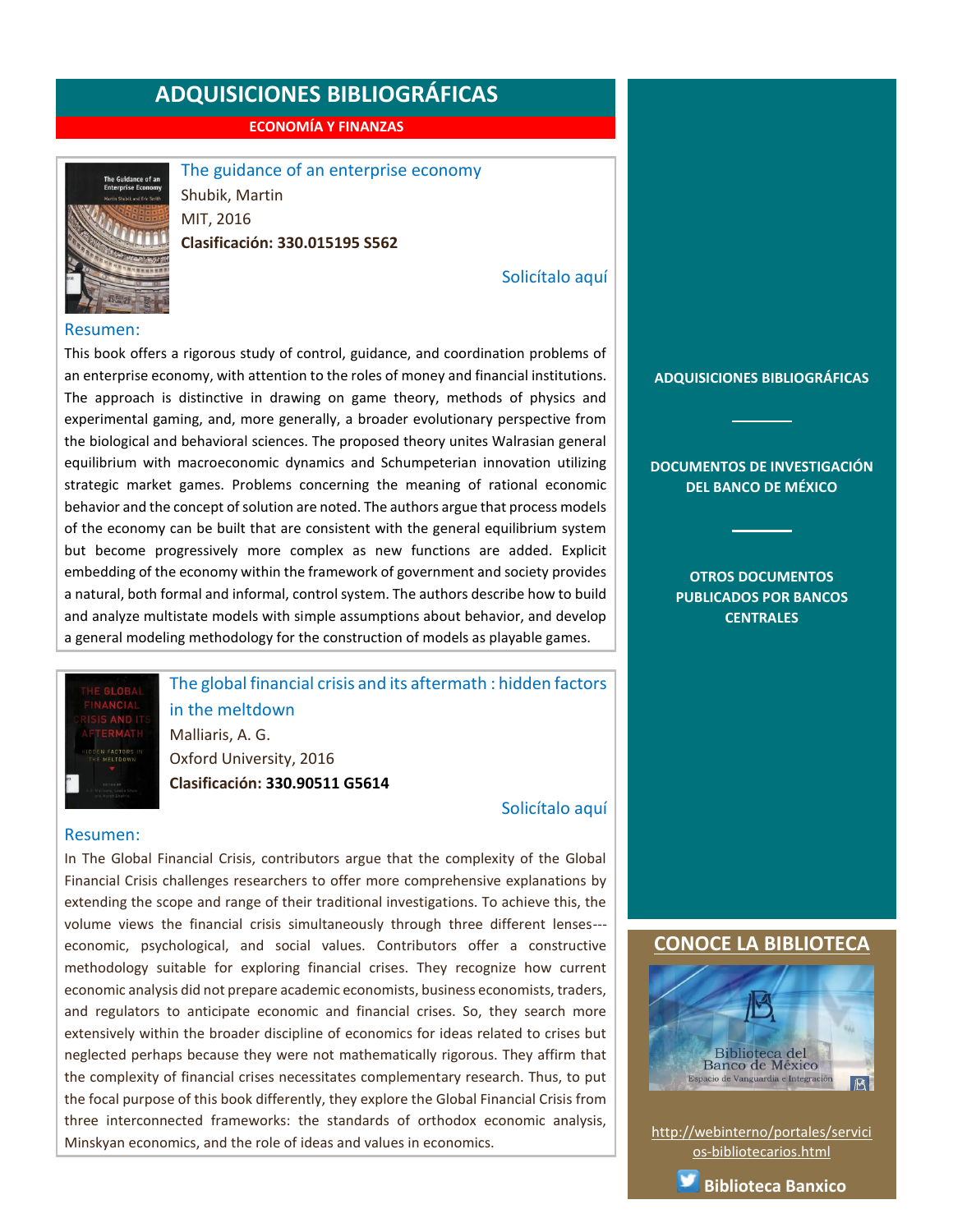**ECONOMÍA Y FINANZAS**

<span id="page-6-0"></span>

Anti-corruption strategies in fragile states : theory and practice in aid agencies Johnsøn, Jesper Edward Elgar, 2016 **Clasificación: 364.1323091724 J67**

#### [Solicítalo aquí](mailto:osbib@banxico.org.mx?subject=+Solicito%20el%20siguiente%20material&body=Solicito%20en%20préstamo%20el%20siguiente%20título%20%22Anti-corruption%20strategies%20in%20fragile%20states%22%20con%20clasificación%20364.1323091724%20J67)

#### Resumen:

Aid agencies increasingly consider anti-corruption activities important for economic development and poverty reduction in developing countries. In the first major comparative study of work by the World Bank, the European Commission and the UNDP to help governments in fragile states counter corruption, Jesper Johnsøn finds significant variance in strategic direction and common failures in implementation. In a refreshing departure from existing literature on corruption, Anti-Corruption Strategies in Fragile States takes a public administration perspective, studying the role of organisational factors in the success of anti-corruption strategies. It is widely acknowledged that governance and anti-corruption interventions play a crucial role in reducing fragility and building legitimate and resilient institutions. Policy makers have re-framed development goals for fragile states to achieve stability by addressing their special characteristics: weak institutions and governance; low capacity and legitimacy in government; and vulnerability to violence. This book shows how anti-corruption and state-building policies are often disconnected or incoherent, and how executional challenges prevent strategies from translating into results.



Managing risk and uncertainty : a strategic approach Friberg, Richard MIT, 2015 **Clasificación: 332.10681 B214**

[Solicítalo aquí](mailto:osbib@banxico.org.mx?subject=+Solicito%20el%20siguiente%20material&body=Solicito%20en%20préstamo%20el%20siguiente%20título%20%22Managing%20risk%20and%20uncertainty%22%20con%20clasificación%20332.10681%20B214)

#### Resumen:

This book offers a framework for making decisions under risk and uncertainty. Synthesizing research from economics, finance, decision theory, management, and other fields, the book provides a set of tools and a way of thinking that determines the relative merits of different strategies. It takes as its premise that we make better decisions if we use the whole toolkit of economics and related fields to inform our decision making. The text explores the distinction between risk and uncertainty and covers standard models of decision making under risk as well as more recent work on decision making under uncertainty, with a particular focus on strategic interaction. It also examines the implications of incomplete markets for managing under uncertainty. It presents four core strategies: a benchmark strategy (proceeding as if risk and uncertainty were low), a financial hedging strategy (valuable if there is much risk), an operational hedging strategy (valuable for conditions of much uncertainty), and a flexible strategy (valuable if there is much risk and/or uncertainty). The book then examines various aspects of these strategies in greater depth, building on empirical work in several different fields.

**[ADQUISICIONES BIBLIOGRÁFICAS](#page-1-0)**

**[DOCUMENTOS DE INVESTIGACIÓN](#page-2-0)  [DEL BANCO DE MÉXICO](#page-2-0)**

> **[OTROS DOCUMENTOS](#page-3-0)  [PUBLICADOS POR BANCOS](#page-3-0)  [CENTRALES](#page-3-0)**

#### **[CONOCE LA BIBLIOTECA](http://webinterno/portales/servicios-bibliotecarios.html)**



[http://webinterno/portales/servici](http://webinterno/portales/servicios-bibliotecarios.html) [os-bibliotecarios.html](http://webinterno/portales/servicios-bibliotecarios.html)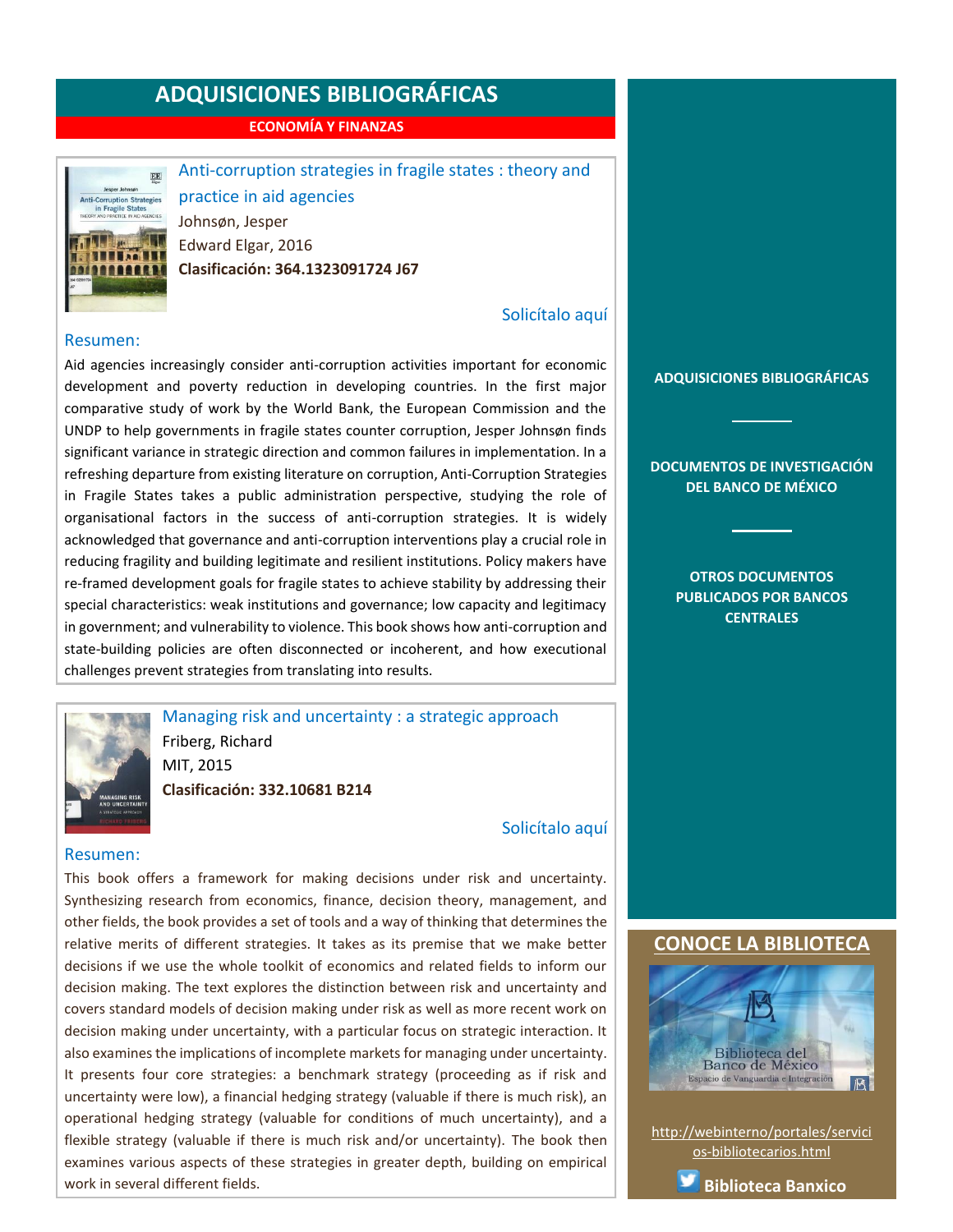**MATEMATICA Y ESTADÍSTICA**

<span id="page-7-0"></span>**Persistent Stochastic** Shocks in a New **Keynesian Model** with Uncertainty Springer Gabk

## Persistent stochastic shocks in a new Keynesian model with uncertainty Kranz, Tobias Springer Gabler, 2017

**Clasificación: 330.156015 K89**

### [Solicítalo aquí](mailto:osbib@banxico.org.mx?subject=+Solicito%20el%20siguiente%20material&body=Solicito%20en%20préstamo%20el%20siguiente%20título%20%22Persistent%20stochastic%20shocks%20in%20a%20new%20Keynesian%20model%20with%20uncertainty%22%20con%20clasificación%20330.156015%20K89)

#### Resumen:

The book introduces the New Keynesian framework, historically through a literature overview and through a step-by-step derivation of a New Keynesian Phillips curve, an intertemporal IS curve, and a targeting rule for the central bank. This basic version is then expanded by introducing cost and demand shocks and uncertainty. The latter enters the model via second order Taylor approximation instead of linearization. Bringing all equations together results in an equilibrium condition which is simulated with a wide range of parameter values, including possible crisis scenarios. The author finds that accounting for uncertainty – regarding growth and inflation expectations – can lead to lower nominal interest rates set by the central bank.



Introduction to time series and forecasting Peter J. Brockwell, Richard A. Davis Springer, 2016 **Clasificación: 519.55 B8635 2016**

### [Solicítalo aquí](mailto:osbib@banxico.org.mx?subject=+Solicito%20el%20siguiente%20material&body=Solicito%20en%20préstamo%20el%20siguiente%20título%20%22Introduction%20to%20time%20series%20and%20forecasting%22%20con%20clasificación%20519.55%20B8635%202016)

This book is aimed at the reader who wishes to gain a working knowledge of time series and forecasting methods as applied to economics, engineering and the natural and social sciences. It assumes knowledge only of basic calculus, matrix algebra and elementary statistics. This third edition contains detailed instructions for the use of the professional version of the Windows-based computer package ITSM2000, now available as a free download from the Springer Extras website. The logic and tools of time series model-building are developed in detail. Numerous exercises are included and the software can be used to analyze and forecast data sets of the user's own choosing. The book can also be used in conjunction with other time series packages such as those included in R. The programs in ITSM2000 however are menu-driven and can be used with minimal investment of time in the computational details. The core of the book covers stationary processes, ARMA and ARIMA processes, multivariate time series and state-space models, with an optional chapter on spectral analysis. Many additional special topics are also covered. "New to this edition: A chapter devoted to Financial Time Series; Introductions to Brownian motion, Lévy processes and Itô calculus; An expanded section on continuous-time ARMA processes".

**[ADQUISICIONES BIBLIOGRÁFICAS](#page-1-0)**

**[DOCUMENTOS DE INVESTIGACIÓN](#page-2-0)  [DEL BANCO DE MÉXICO](#page-2-0)**

> **[OTROS DOCUMENTOS](#page-3-0)  [PUBLICADOS POR BANCOS](#page-3-0)  [CENTRALES](#page-3-0)**

#### **[CONOCE LA BIBLIOTECA](http://webinterno/portales/servicios-bibliotecarios.html)**



[http://webinterno/portales/servici](http://webinterno/portales/servicios-bibliotecarios.html) [os-bibliotecarios.html](http://webinterno/portales/servicios-bibliotecarios.html)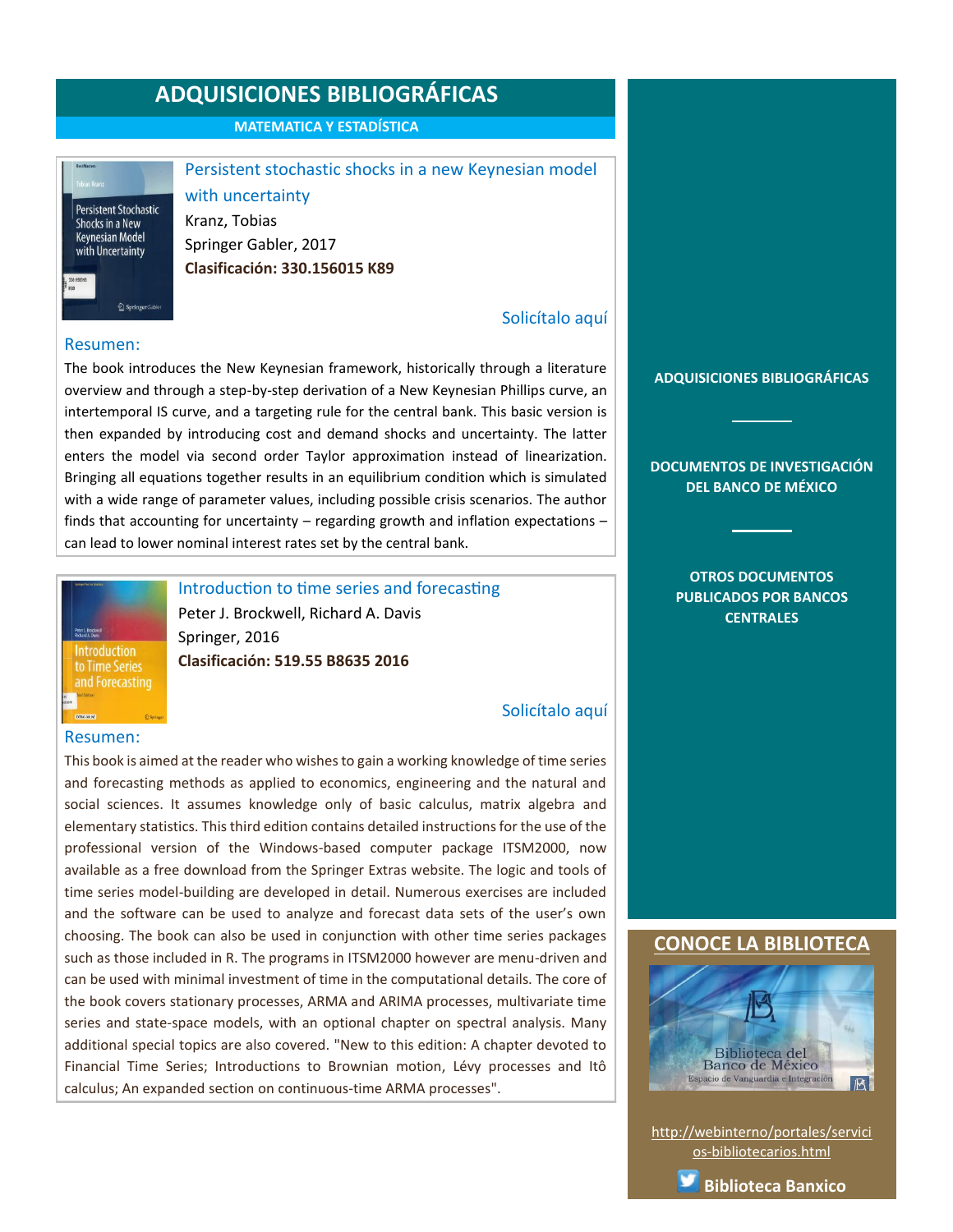**MATEMATICA Y ESTADÍSTICA**

<span id="page-8-0"></span>

Data visualisation : a handbook for data driven design Kirk, Andy SAGE, 2016 **Clasificación: 001.4226 K59**

#### Resumen:

Never has it been more essential to work in the world of data. Scholars and students need to be able to analyze, design and curate information into useful tools of communication, insight and understanding. This book is the starting point in learning the process and skills of data visualization, teaching the concepts and skills of how to present data and inspiring effective visual design. "Benefits of this book: •A flexible step-by-step journey that equips you to achieve great data visualization. •A curated collection of classic and contemporary examples, giving illustrations of good and bad practice. •Examples on every page to give creative inspiration. •Illustrations of good and bad practice show you how to critically evaluate and improve your own work. •Advice and experience from the best designers in the field. •Loads of online practical help, checklists, case studies and exercises make this the most comprehensive text available."

#### **SOFTWARE**



Goodfellow, Ian MIT, 2017 **Clasificación: 006.31 G651**

Deep learning

#### [Solicítalo aquí](mailto:osbib@banxico.org.mx?subject=+Solicito%20el%20siguiente%20material&body=Solicito%20en%20préstamo%20el%20siguiente%20título%20%22Deep%20learning%22%20con%20clasificación%20006.31%20G651)

[Solicítalo aquí](mailto:osbib@banxico.org.mx?subject=+Solicito%20el%20siguiente%20material&body=Solicito%20en%20préstamo%20el%20siguiente%20título%20%22Data%20visualisation%22%20con%20clasificación%20001.4226%20K59)

#### Resumen:

Deep learning is a form of machine learning that enables computers to learn from experience and understand the world in terms of a hierarchy of concepts. Because the computer gathers knowledge from experience, there is no need for a human computer operator to formally specify all the knowledge that the computer needs. The hierarchy of concepts allows the computer to learn complicated concepts by building them out of simpler ones; a graph of these hierarchies would be many layers deep. This book introduces a broad range of topics in deep learning. The text offers mathematical and conceptual background, covering relevant concepts in linear algebra, probability theory and information theory, numerical computation, and machine learning. It describes deep learning techniques used by practitioners in industry, including deep feedforward networks, regularization, optimization algorithms, convolutional networks, sequence modeling, and practical methodology; and it surveys such applications as natural language processing, speech recognition, computer vision, online recommendation systems, bioinformatics, and videogames. Finally, the book offers research perspectives, covering such theoretical topics as linear factor models, autoencoders, representation learning, structured probabilistic models, Monte Carlo methods, the partition function, approximate inference, and deep generative models.

#### **[ADQUISICIONES BIBLIOGRÁFICAS](#page-1-0)**

**[DOCUMENTOS DE INVESTIGACIÓN](#page-2-0)  [DEL BANCO DE MÉXICO](#page-2-0)**

#### **[OTROS DOCUMENTOS](#page-3-0)  [PUBLICADOS POR BANCOS](#page-3-0)  [CENTRALES](#page-3-0)**

#### **[CONOCE LA BIBLIOTECA](http://webinterno/portales/servicios-bibliotecarios.html)**



[http://webinterno/portales/servici](http://webinterno/portales/servicios-bibliotecarios.html) [os-bibliotecarios.html](http://webinterno/portales/servicios-bibliotecarios.html)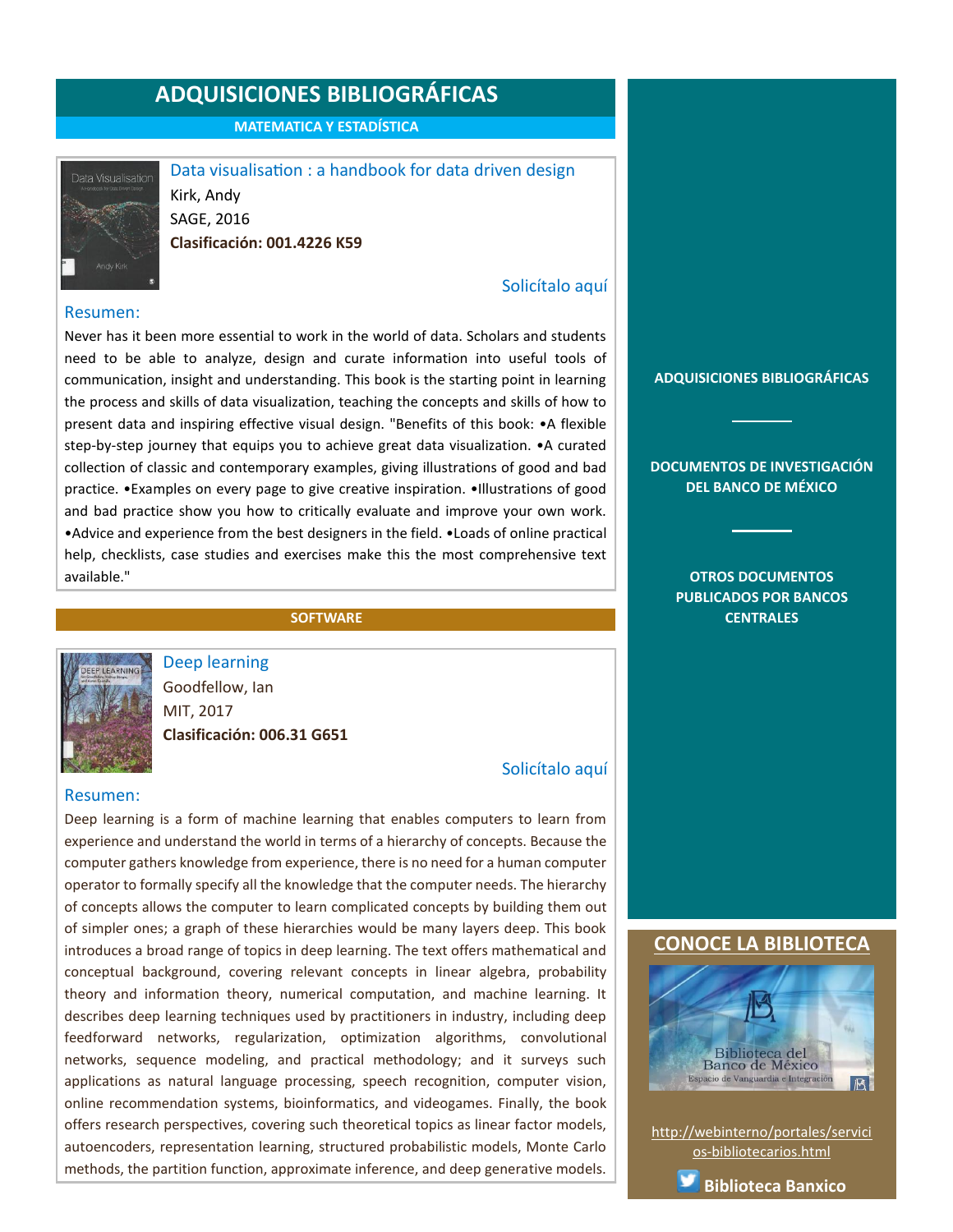# <span id="page-9-0"></span>**DOCUMENTOS DE INVESTIGACIÓN DEL BANCO DE MÉXICO**

# 13 **BANCO DE MÉXICO**

## Bank credit allocation and sectorial concentration in Mexico: some empirical evidence

Manuel Ramos-Francia; Santiago García-Verdú Banco de México, 2017-14.

#### [Descárgalo aquí](http://www.banxico.org.mx/publicaciones-y-discursos/publicaciones/documentos-de-investigacion/banxico/%7B5A9275A0-1312-24C8-C133-6F73DF0C81DB%7D.pdf)

#### Resumen:

We empirically assess the extent to which relative growth rates in labor productivity, output, and wage, and growth in a proxy of firms' concentration can explain relative bank credit growth at a sectorial level in the Mexican economy. To that end, we divide our sectors into two groups based on their average concentration. Then, we estimate a panel regression with fixed effects for each group, positing relative credit growth as dependent variable. We document that changes in concentration growth contribute to explaining relative credit growth, particularly so in the group with high average concentration. However, in the group with low average concentration, relative credit growth seems to be also explained by relative labor productivity, output, and wage growth rates. We also discuss some mechanisms that might explain these results. Such mechanisms could lead to counterproductive dynamics between concentration growth and relative credit growth, for which we provide some empirical evidence.

**[ADQUISICIONES BIBLIOGRÁFICAS](#page-1-0)**

#### **[DOCUMENTOS DE INVESTIGACIÓN](#page-2-0)  [DEL BANCO DE MÉXICO](#page-2-0)**

**[OTROS DOCUMENTOS](#page-3-0)  [PUBLICADOS POR BANCOS](#page-3-0)  [CENTRALES](#page-3-0)**

### **[CONOCE LA BIBLIOTECA](http://webinterno/portales/servicios-bibliotecarios.html)**



[http://webinterno/portales/servici](http://webinterno/portales/servicios-bibliotecarios.html) [os-bibliotecarios.html](http://webinterno/portales/servicios-bibliotecarios.html)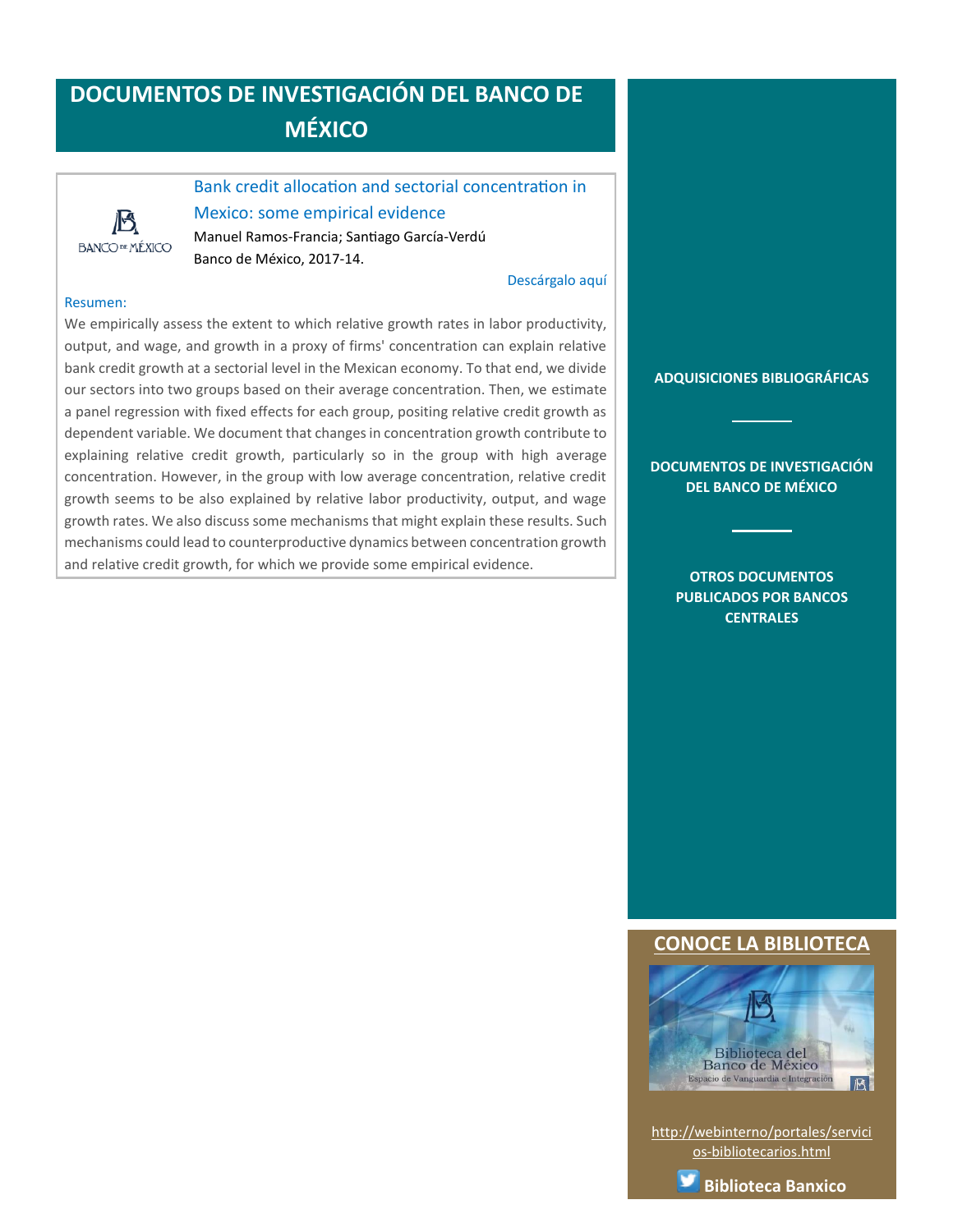# <span id="page-10-0"></span>**OTROS DOCUMENTOS PUBLICADOS POR BANCOS CENTRALES**

| L L BANÇO CENTRAL<br><b>W</b> & DO BRASIL | Foreign currency debt and fixed exchange rate regimes:<br>the importance of implicit guarantees against currency<br>devaluations<br>Marcio M. Janot and Márcio G. P. Garcia<br>Brasilia, Brasil: Banco Central del Brasil, 2017. -- 30 p. : il. --<br>(Working papers; no. 459). |
|-------------------------------------------|----------------------------------------------------------------------------------------------------------------------------------------------------------------------------------------------------------------------------------------------------------------------------------|
|                                           | Descárgalo aquí                                                                                                                                                                                                                                                                  |

**EUROPEAN CENTRAL BANK EUROSYSTEM** 

Why should the world care? Analysis, mechanisms and spillovers of the destination based border adjusted tax Ursel Baumann, Alistair Dieppe, Allan Gloe Dizioli Frankfurt am Main, Germany : European Central Bank, 2017. - - 35 p. : il. -- (Working paper series ; no. 2093).

[Descárgalo aquí](http://www.ecb.europa.eu/pub/pdf/scpwps/ecb.wp2093.en.pdf?2b2ebee8aff9751e6f10d0d3946ad1fc)

### How to predict financial stress? An assessment of Markov switching models

**HELL BANK DE CANADA** 

## Thibaut Duprey and Benjamin Klaus Ottawa, Canada : Bank of Canada, 2017. -- 46 p. : il. -- (Staff working paper ; no. 2017-32).

[Descárgalo aquí](http://www.bankofcanada.ca/wp-content/uploads/2017/08/swp2017-32.pdf)



### Misallocation costs of digging deeper into the central bank toolkit

Robert Kurtzman and David Zeke

Washington, D.C. : Board of Governors of the Federal Reserve System, 2017. -- 43 p. : il. -- (Finance and economics discussion series ; no. 2017-076).

[Descárgalo aquí](https://www.federalreserve.gov/econres/feds/files/2017076pap.pdf)



### Exporting and frictions in input markets: evidence from Chinese data

Maria D. Tito and Ruoying Wang Washington, D.C. : Board of Governors of the Federal Reserve System, 2017. -- 54 p. : il. -- (Finance and economics discussion series ; no. 2017-077).

[Descárgalo aquí](https://www.federalreserve.gov/econres/feds/files/2017077pap.pdf)



### The political economy of fiscal transparency and independent fiscal councils

Roel Beetsma, Xavier Debrun, Randolph Sloof Frankfurt am Main, Germany : European Central Bank, 2017. -- 49 p. : il. -- (Working paper series ; no. 2091).

[Descárgalo aquí](http://www.ecb.europa.eu/pub/pdf/scpwps/ecb.wp2091.en.pdf?db7b44c2a74b8050d9863c5276c914af)

### **[ADQUISICIONES BIBLIOGRÁFICAS](#page-1-0)**

**[DOCUMENTOS DE INVESTIGACIÓN](#page-2-0)  [DEL BANCO DE MÉXICO](#page-2-0)**

> **[OTROS DOCUMENTOS](#page-3-0)  [PUBLICADOS POR BANCOS](#page-3-0)  [CENTRALES](#page-3-0)**

### **CONOCE LA BIBLIOTEC**



[http://webinterno/portales/servici](http://webinterno/portales/servicios-bibliotecarios.html) [os-bibliotecarios.html](http://webinterno/portales/servicios-bibliotecarios.html)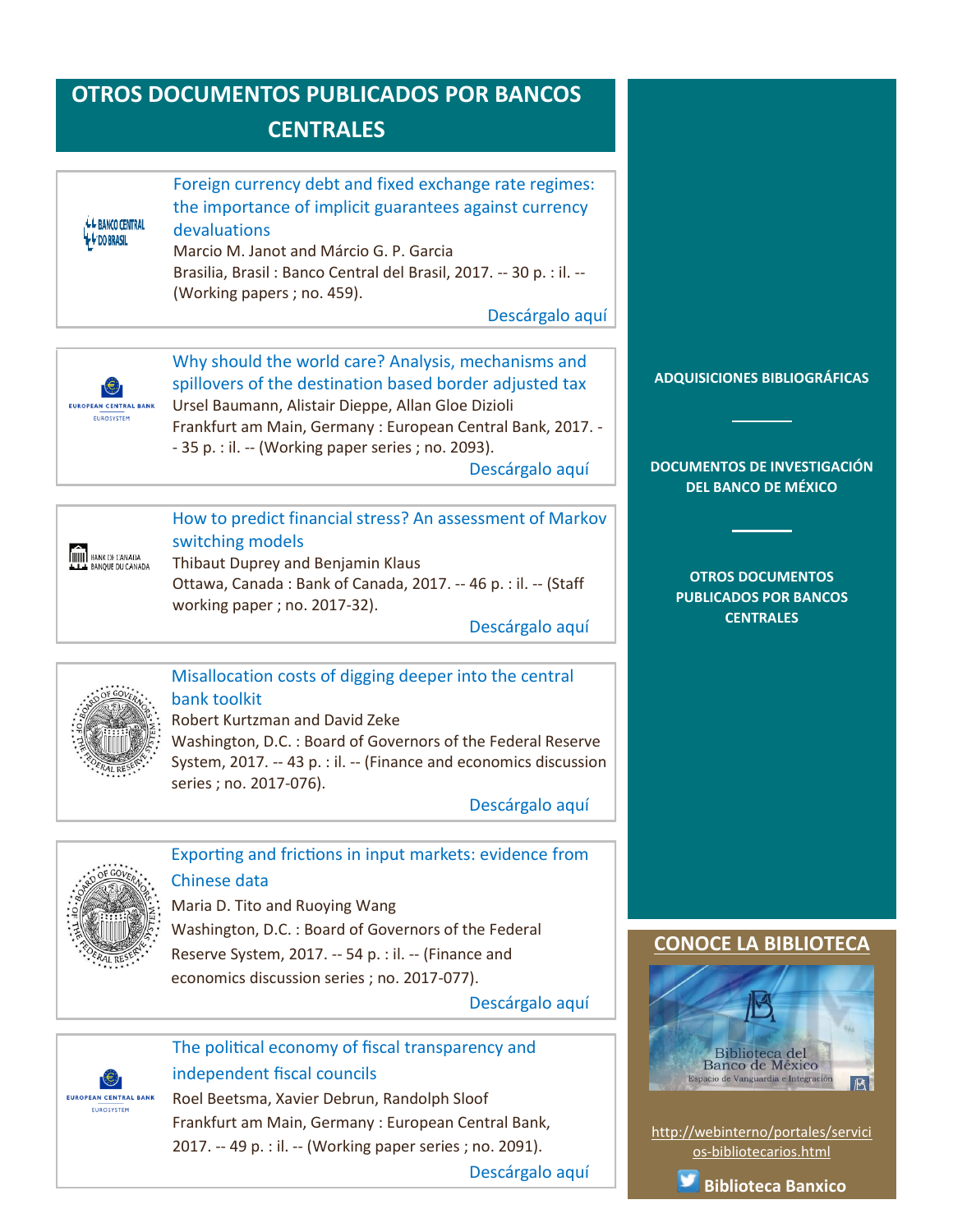# <span id="page-11-0"></span>**OTROS DOCUMENTOS PUBLICADOS POR BANCOS CENTRALES**



[http://webinterno/portales/servici](http://webinterno/portales/servicios-bibliotecarios.html) [os-bibliotecarios.html](http://webinterno/portales/servicios-bibliotecarios.html)